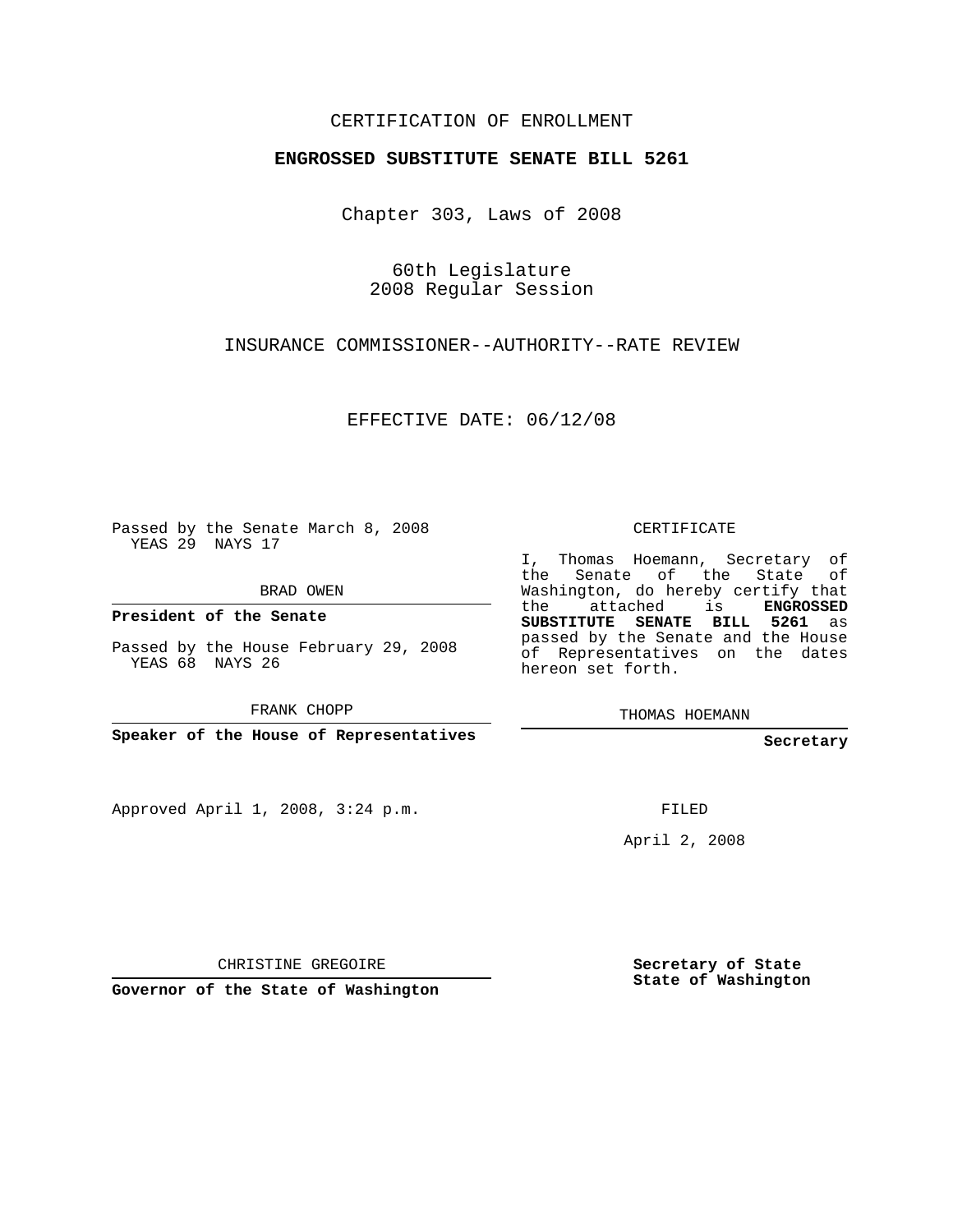## **ENGROSSED SUBSTITUTE SENATE BILL 5261** \_\_\_\_\_\_\_\_\_\_\_\_\_\_\_\_\_\_\_\_\_\_\_\_\_\_\_\_\_\_\_\_\_\_\_\_\_\_\_\_\_\_\_\_\_

\_\_\_\_\_\_\_\_\_\_\_\_\_\_\_\_\_\_\_\_\_\_\_\_\_\_\_\_\_\_\_\_\_\_\_\_\_\_\_\_\_\_\_\_\_

AS AMENDED BY THE HOUSE

Passed Legislature - 2008 Regular Session

## **State of Washington 60th Legislature 2008 Regular Session**

**By** Senate Health & Long-Term Care (originally sponsored by Senators Keiser, Franklin, Kohl-Welles, Fairley, and Kline; by request of Insurance Commissioner)

READ FIRST TIME 01/25/08.

 AN ACT Relating to granting the insurance commissioner the authority to review individual health benefit plan rates; amending RCW 48.18.110, 48.44.020, 48.46.060, 48.20.025, 48.44.017, and 48.46.062; and creating new sections.

BE IT ENACTED BY THE LEGISLATURE OF THE STATE OF WASHINGTON:

 **Sec. 1.** RCW 48.18.110 and 2000 c 79 s 2 are each amended to read as follows:

 (1) The commissioner shall disapprove any such form of policy, application, rider, or endorsement, or withdraw any previous approval thereof, only:

 (a) If it is in any respect in violation of or does not comply with this code or any applicable order or regulation of the commissioner issued pursuant to the code; or

 (b) If it does not comply with any controlling filing theretofore made and approved; or

 (c) If it contains or incorporates by reference any inconsistent, ambiguous or misleading clauses, or exceptions and conditions which unreasonably or deceptively affect the risk purported to be assumed in the general coverage of the contract; or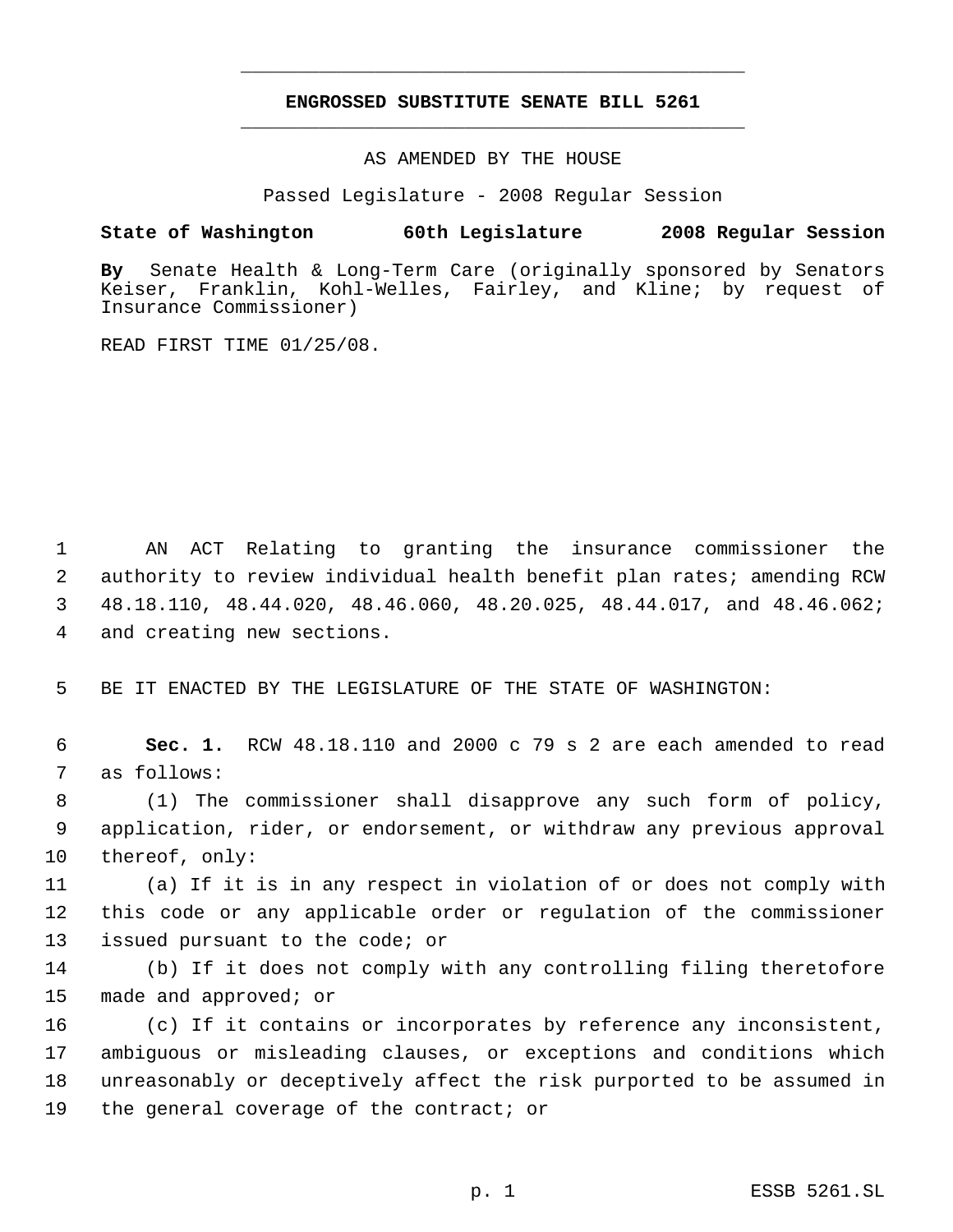(d) If it has any title, heading, or other indication of its provisions which is misleading; or

 (e) If purchase of insurance thereunder is being solicited by deceptive advertising.

 (2) In addition to the grounds for disapproval of any such form as provided in subsection (1) of this section, the commissioner may 7 disapprove any form of disability insurance policy((<del>, except an</del> 8 individual health benefit  $plan<sub>r</sub>$ ) if the benefits provided therein are 9 unreasonable in relation to the premium charged. Rates, or any 10 modification of rates effective on or after July 1, 2008, for 11 individual health benefit plans may not be used until sixty days after 12 they are filed with the commissioner. If the commissioner does not 13 disapprove a rate filing within sixty days after the insurer has filed the documents required in RCW 48.20.025(2) and any rules adopted pursuant thereto, the filing shall be deemed approved.

 **Sec. 2.** RCW 48.44.020 and 2000 c 79 s 28 are each amended to read as follows:

 (1) Any health care service contractor may enter into contracts with or for the benefit of persons or groups of persons which require prepayment for health care services by or for such persons in consideration of such health care service contractor providing one or more health care services to such persons and such activity shall not be subject to the laws relating to insurance if the health care services are rendered by the health care service contractor or by a participating provider.

 (2) The commissioner may on examination, subject to the right of the health care service contractor to demand and receive a hearing under chapters 48.04 and 34.05 RCW, disapprove any individual or group contract form for any of the following grounds:

 (a) If it contains or incorporates by reference any inconsistent, ambiguous or misleading clauses, or exceptions and conditions which unreasonably or deceptively affect the risk purported to be assumed in 33 the general coverage of the contract; or

 (b) If it has any title, heading, or other indication of its provisions which is misleading; or

 (c) If purchase of health care services thereunder is being solicited by deceptive advertising; or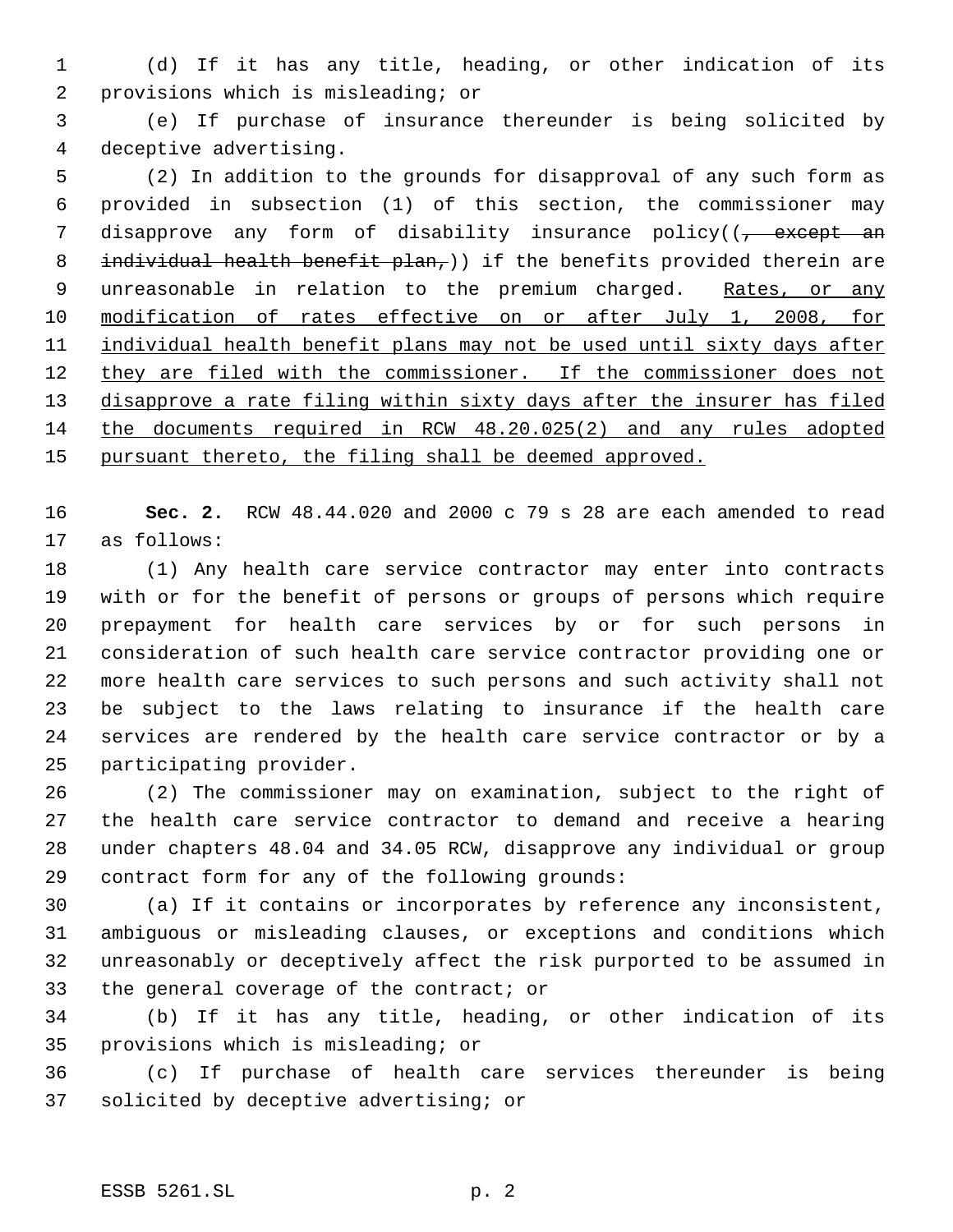(d) If it contains unreasonable restrictions on the treatment of patients; or

(e) If it violates any provision of this chapter; or

 (f) If it fails to conform to minimum provisions or standards required by regulation made by the commissioner pursuant to chapter 34.05 RCW; or

 (g) If any contract for health care services with any state agency, division, subdivision, board, or commission or with any political subdivision, municipal corporation, or quasi-municipal corporation fails to comply with state law.

 (3) In addition to the grounds listed in subsection (2) of this 12 section, the commissioner may disapprove any ((group)) contract if the benefits provided therein are unreasonable in relation to the amount charged for the contract. Rates, or any modification of rates 15 effective on or after July 1, 2008, for individual health benefit plans may not be used until sixty days after they are filed with the 17 commissioner. If the commissioner does not disapprove a rate filing within sixty days after the health care service contractor has filed the documents required in RCW 48.44.017(2) and any rules adopted pursuant thereto, the filing shall be deemed approved.

 (4)(a) Every contract between a health care service contractor and a participating provider of health care services shall be in writing and shall state that in the event the health care service contractor fails to pay for health care services as provided in the contract, the enrolled participant shall not be liable to the provider for sums owed by the health care service contractor. Every such contract shall provide that this requirement shall survive termination of the contract.

 (b) No participating provider, agent, trustee, or assignee may maintain any action against an enrolled participant to collect sums owed by the health care service contractor.

 **Sec. 3.** RCW 48.46.060 and 2000 c 79 s 31 are each amended to read as follows:

 (1) Any health maintenance organization may enter into agreements with or for the benefit of persons or groups of persons, which require prepayment for health care services by or for such persons in consideration of the health maintenance organization providing health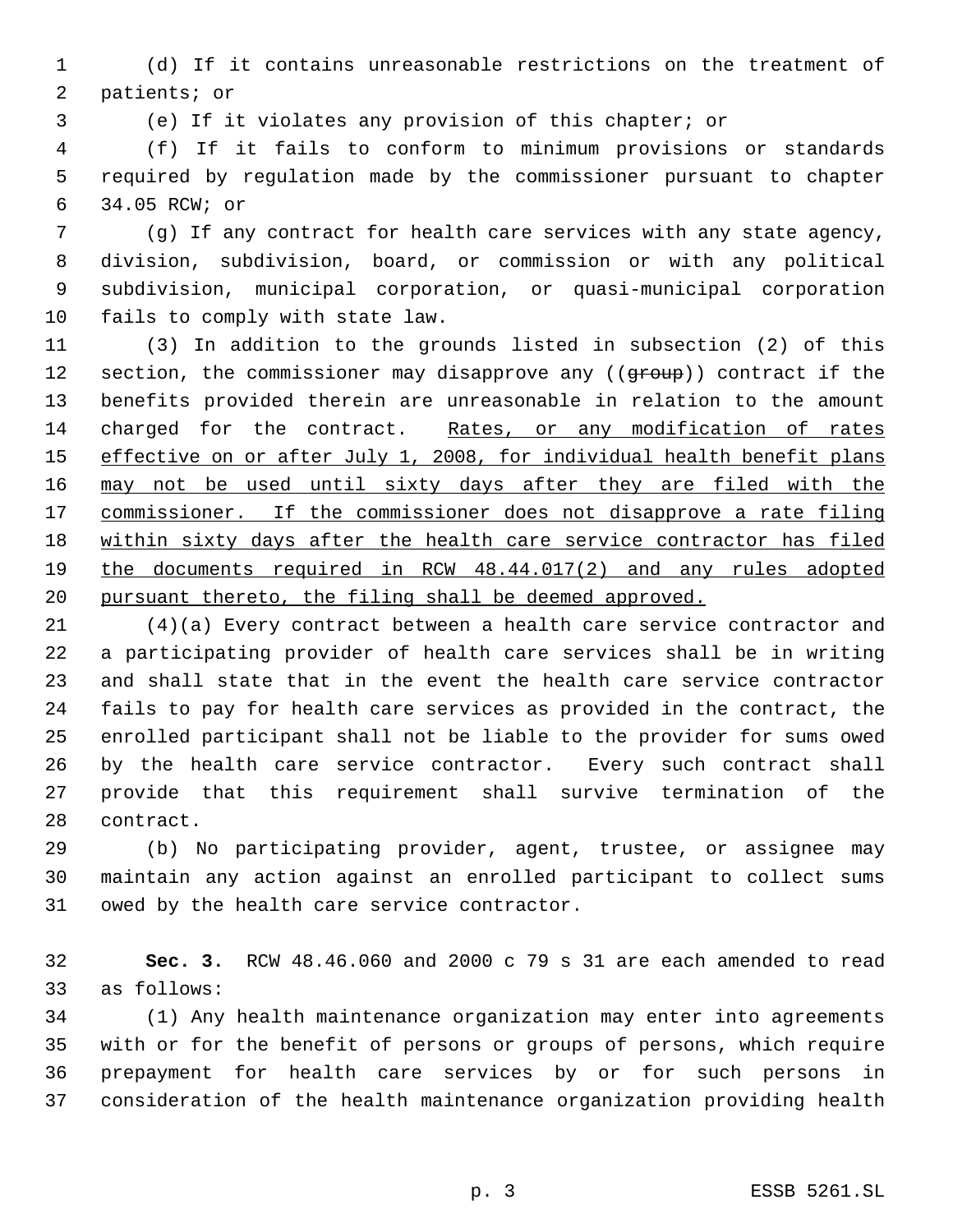care services to such persons. Such activity is not subject to the laws relating to insurance if the health care services are rendered directly by the health maintenance organization or by any provider which has a contract or other arrangement with the health maintenance organization to render health services to enrolled participants.

 (2) All forms of health maintenance agreements issued by the organization to enrolled participants or other marketing documents purporting to describe the organization's comprehensive health care services shall comply with such minimum standards as the commissioner deems reasonable and necessary in order to carry out the purposes and provisions of this chapter, and which fully inform enrolled participants of the health care services to which they are entitled, including any limitations or exclusions thereof, and such other rights, responsibilities and duties required of the contracting health maintenance organization.

 (3) Subject to the right of the health maintenance organization to demand and receive a hearing under chapters 48.04 and 34.05 RCW, the commissioner may disapprove an individual or group agreement form for any of the following grounds:

 (a) If it contains or incorporates by reference any inconsistent, ambiguous, or misleading clauses, or exceptions or conditions which unreasonably or deceptively affect the risk purported to be assumed in 23 the general coverage of the agreement;

 (b) If it has any title, heading, or other indication which is misleading;

 (c) If purchase of health care services thereunder is being solicited by deceptive advertising;

 (d) If it contains unreasonable restrictions on the treatment of patients;

 (e) If it is in any respect in violation of this chapter or if it fails to conform to minimum provisions or standards required by the commissioner by rule under chapter 34.05 RCW; or

 (f) If any agreement for health care services with any state agency, division, subdivision, board, or commission or with any political subdivision, municipal corporation, or quasi-municipal corporation fails to comply with state law.

 (4) In addition to the grounds listed in subsection (2) of this 38 section, the commissioner may disapprove any ((group)) agreement if the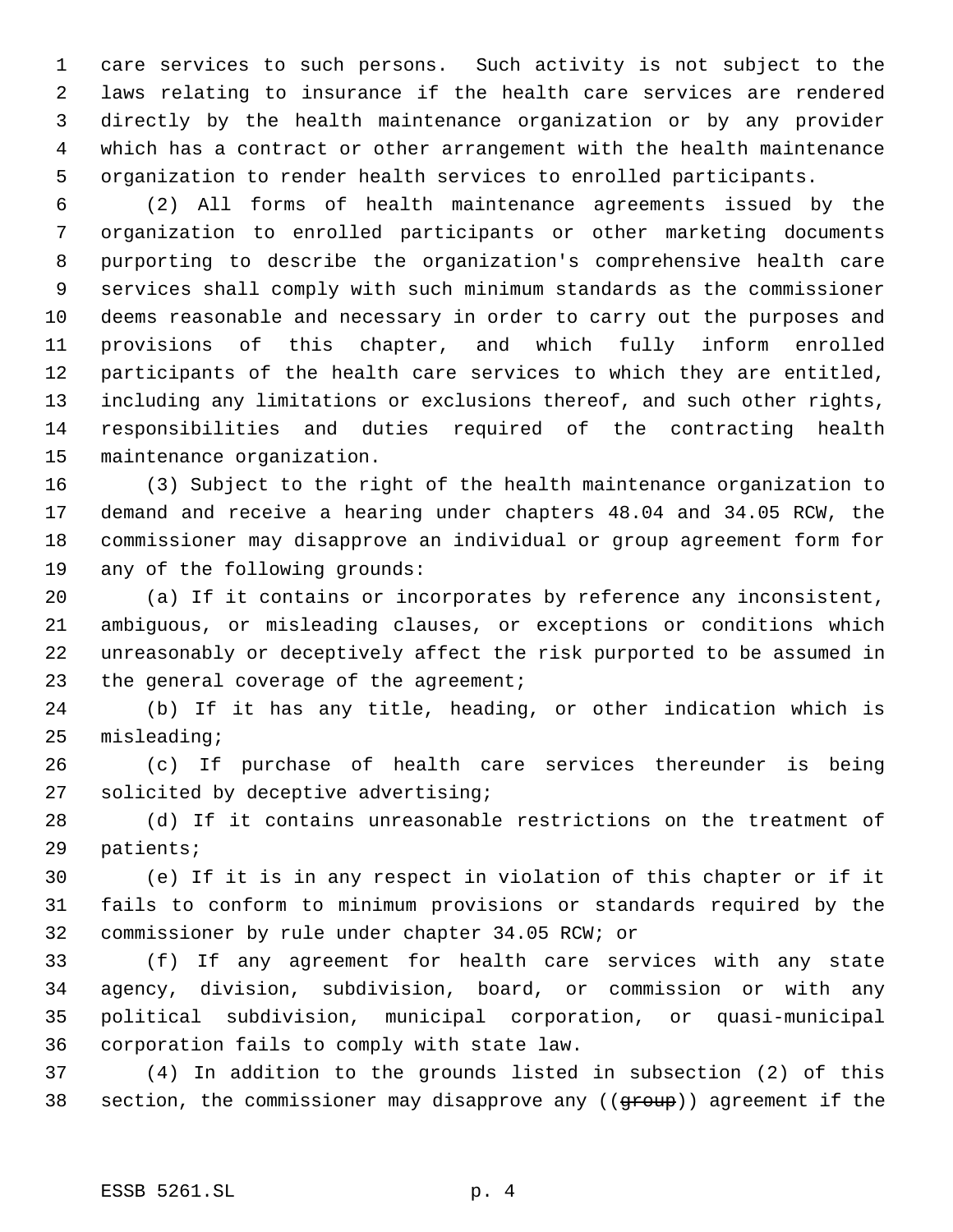benefits provided therein are unreasonable in relation to the amount 2 charged for the agreement. Rates, or any modification of rates effective on or after July 1, 2008, for individual health benefit plans may not be used until sixty days after they are filed with the commissioner. If the commissioner does not disapprove a rate filing within sixty days after the health maintenance organization has filed the documents required in RCW 48.46.062(2) and any rules adopted pursuant thereto, the filing shall be deemed approved.

 (5) No health maintenance organization authorized under this chapter shall cancel or fail to renew the enrollment on any basis of an enrolled participant or refuse to transfer an enrolled participant from a group to an individual basis for reasons relating solely to age, sex, race, or health status. Nothing contained herein shall prevent cancellation of an agreement with enrolled participants (a) who violate any published policies of the organization which have been approved by the commissioner, or (b) who are entitled to become eligible for medicare benefits and fail to enroll for a medicare supplement plan offered by the health maintenance organization and approved by the commissioner, or (c) for failure of such enrolled participant to pay the approved charge, including cost-sharing, required under such contract, or (d) for a material breach of the health maintenance agreement.

 (6) No agreement form or amendment to an approved agreement form shall be used unless it is first filed with the commissioner.

 **Sec. 4.** RCW 48.20.025 and 2003 c 248 s 8 are each amended to read as follows:

 (1) The definitions in this subsection apply throughout this section unless the context clearly requires otherwise.

 (a) "Claims" means the cost to the insurer of health care services, as defined in RCW 48.43.005, provided to a policyholder or paid to or on behalf of the policyholder in accordance with the terms of a health benefit plan, as defined in RCW 48.43.005. This includes capitation payments or other similar payments made to providers for the purpose of paying for health care services for a policyholder.

 (b) "Claims reserves" means: (i) The liability for claims which have been reported but not paid; (ii) the liability for claims which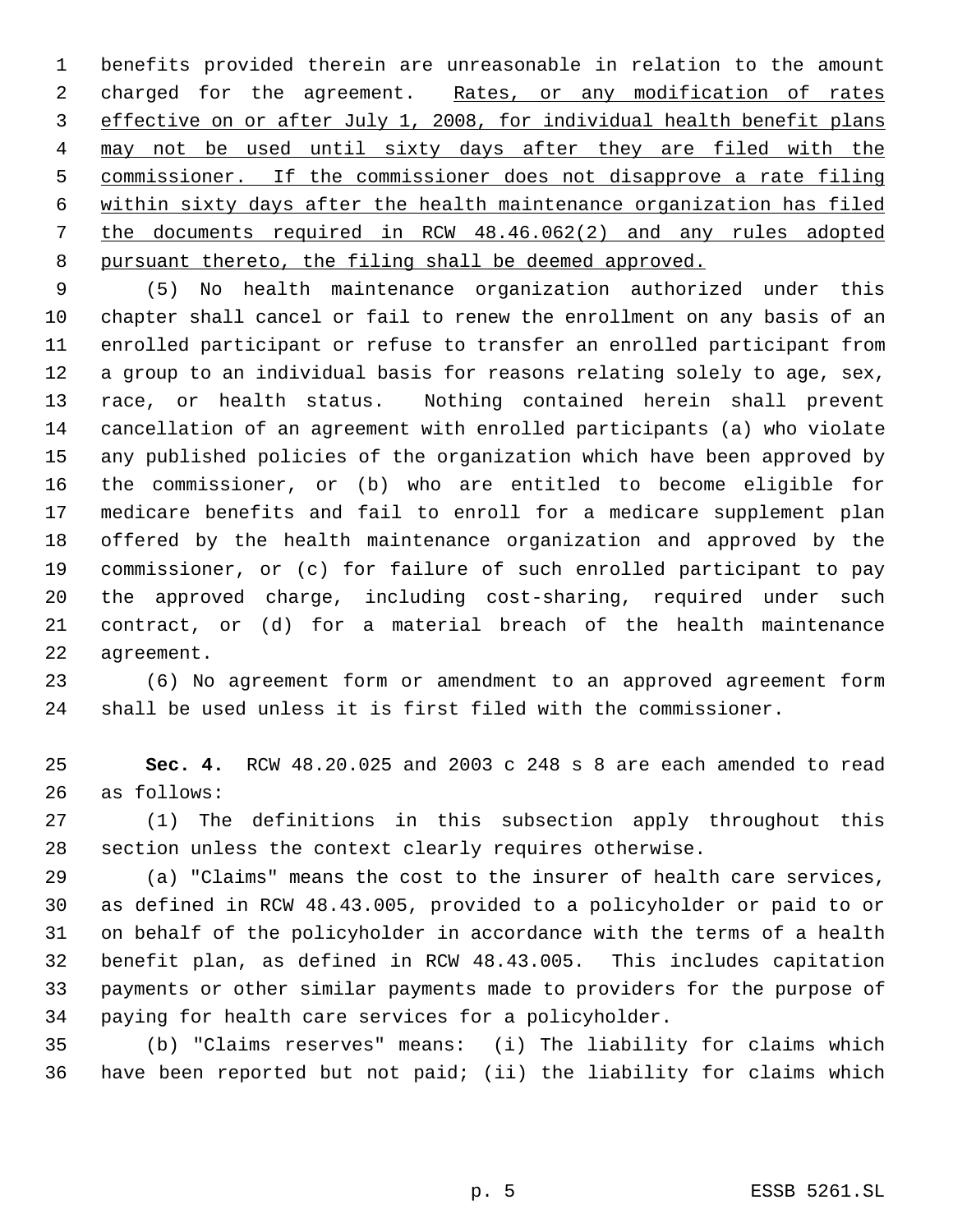have not been reported but which may reasonably be expected; (iii) active life reserves; and (iv) additional claims reserves whether for a specific liability purpose or not.

 (c) "Declination rate" for an insurer means the percentage of the total number of applicants for individual health benefit plans received by that insurer in the aggregate in the applicable year which are not accepted for enrollment by that insurer based on the results of the standard health questionnaire administered pursuant to RCW 48.43.018(2)(a).

 (d) "Earned premiums" means premiums, as defined in RCW 48.43.005, plus any rate credits or recoupments less any refunds, for the applicable period, whether received before, during, or after the applicable period.

14 ( $(\overline{d})$ ) (e) "Incurred claims expense" means claims paid during the applicable period plus any increase, or less any decrease, in the claims reserves.

17  $((\{e\})$   $(f)$  "Loss ratio" means incurred claims expense as a percentage of earned premiums.

19  $((\text{+f}))(q)$  "Reserves" means: (i) Active life reserves; and (ii) additional reserves whether for a specific liability purpose or not.

 (2) ((An insurer shall file, for informational purposes only, a notice of its schedule of rates for its individual health benefit plans 23 with the commissioner prior to use.

 $(3)$ )) An insurer ((shall)) must file ((with the notice required 25 under subsection (2) of this section)) supporting documentation of its 26 method of determining the rates charged( $\frac{1}{1}$  The commissioner may 27 request only)) for its individual health benefit plans. At a minimum, 28 the insurer must provide the following supporting documentation:

(a) A description of the insurer's rate-making methodology;

 (b) An actuarially determined estimate of incurred claims which includes the experience data, assumptions, and justifications of the insurer's projection;

 (c) The percentage of premium attributable in aggregate for nonclaims expenses used to determine the adjusted community rates charged; and

 (d) A certification by a member of the American academy of actuaries, or other person approved by the commissioner, that the adjusted community rate charged can be reasonably expected to result in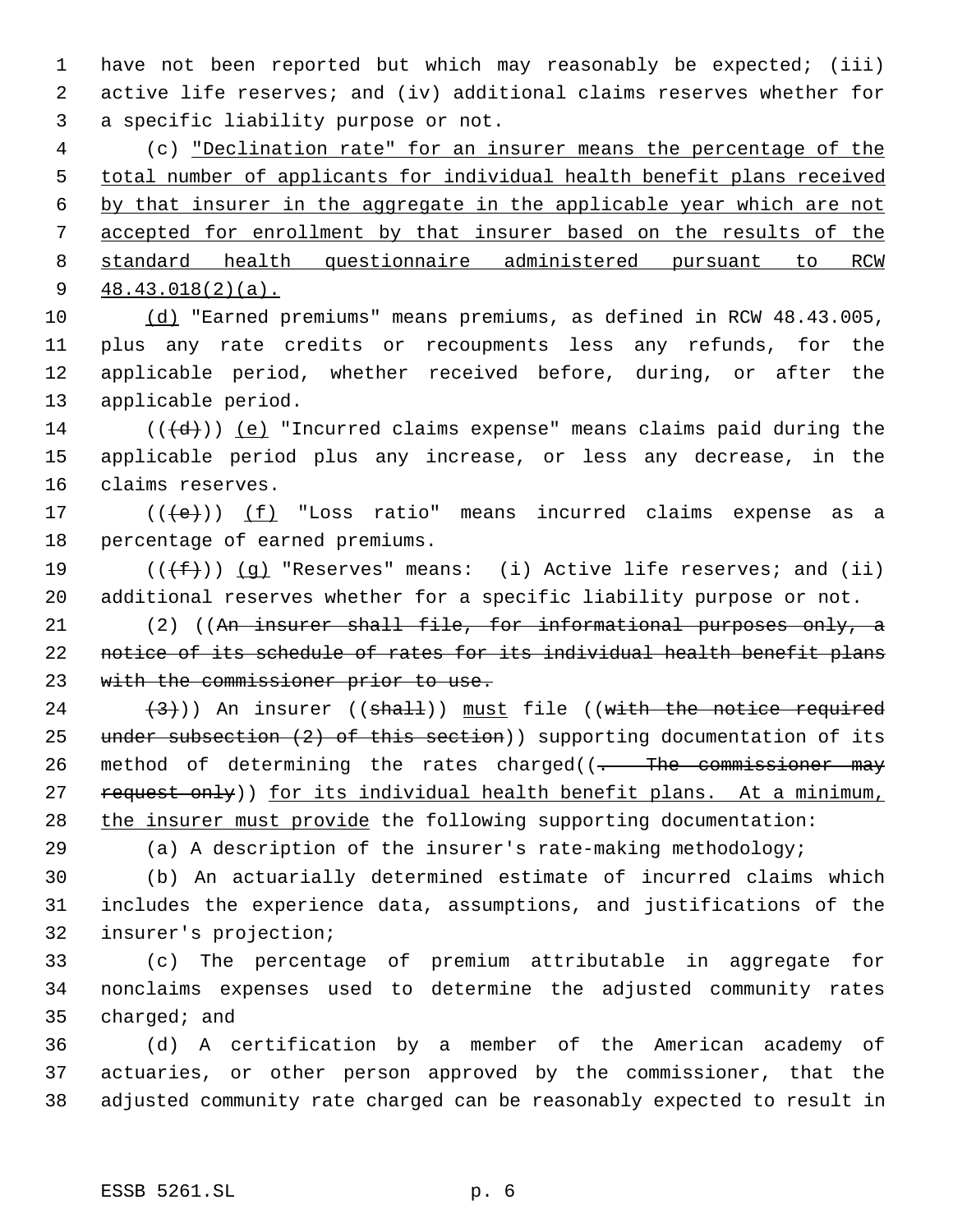a loss ratio that meets or exceeds the loss ratio standard ((established in subsection (7) of this section)) of seventy-four percent, minus the premium tax rate applicable to the insurer's individual health benefit plans under RCW 48.14.020.

 (((4) The commissioner may not disapprove or otherwise impede the implementation of the filed rates.

  $(5)$ )) (3) By the last day of May each year any insurer issuing or renewing individual health benefit plans in this state during the preceding calendar year shall file for review by the commissioner 10 supporting documentation of its actual loss ratio and its actual 11 declination rate for its individual health benefit plans offered or renewed in the state in aggregate for the preceding calendar year. The filing shall include aggregate earned premiums, aggregate incurred claims, and a certification by a member of the American academy of actuaries, or other person approved by the commissioner, that the actual loss ratio has been calculated in accordance with accepted actuarial principles.

 (a) At the expiration of a thirty-day period beginning with the date the filing is received by the commissioner, the filing shall be deemed approved unless prior thereto the commissioner contests the calculation of the actual loss ratio.

 (b) If the commissioner contests the calculation of the actual loss ratio, the commissioner shall state in writing the grounds for contesting the calculation to the insurer.

 (c) Any dispute regarding the calculation of the actual loss ratio shall, upon written demand of either the commissioner or the insurer, be submitted to hearing under chapters 48.04 and 34.05 RCW.

28  $((+6))$   $(4)$  If the actual loss ratio for the preceding calendar 29 year is less than the loss ratio established in subsection  $((+7))$  (5) of this section, a remittance is due and the following shall apply:

 (a) The insurer shall calculate a percentage of premium to be remitted to the Washington state health insurance pool by subtracting the actual loss ratio for the preceding year from the loss ratio 34 established in subsection  $((+7))$  (5) of this section.

 (b) The remittance to the Washington state health insurance pool is the percentage calculated in (a) of this subsection, multiplied by the premium earned from each enrollee in the previous calendar year.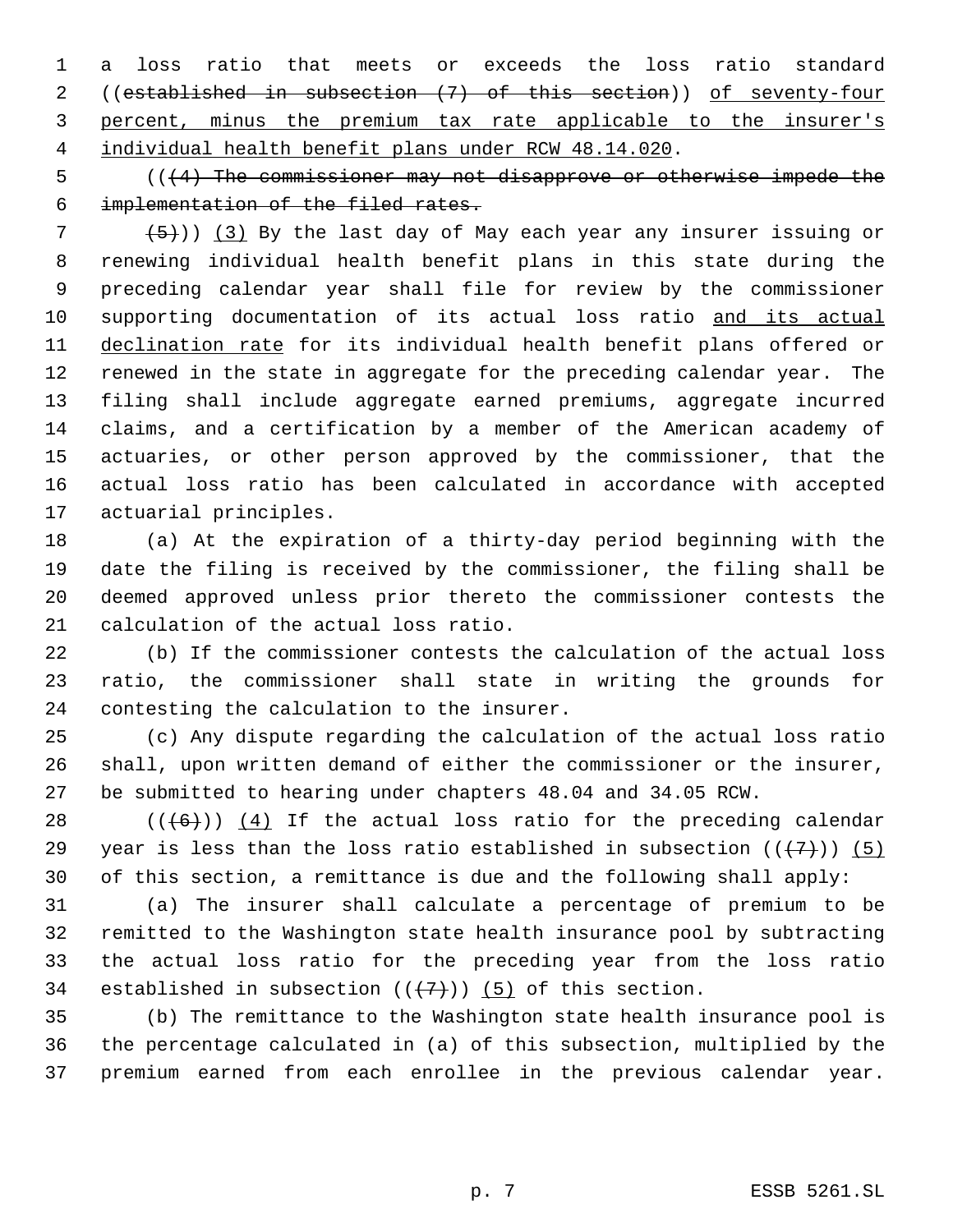Interest shall be added to the remittance due at a five percent annual rate calculated from the end of the calendar year for which the remittance is due to the date the remittance is made.

 (c) All remittances shall be aggregated and such amounts shall be remitted to the Washington state high risk pool to be used as directed by the pool board of directors.

 (d) Any remittance required to be issued under this section shall be issued within thirty days after the actual loss ratio is deemed 9 approved under subsection  $((+5))$   $(3)(a)$  of this section or the 10 determination by an administrative law judge under subsection  $((+5))$ (3)(c) of this section.

 $((+7))$  (5) The loss ratio applicable to this section shall be ((seventy-four percent)) the percentage set forth in the following schedule that correlates to the insurer's actual declination rate in 15 the preceding year, minus the premium tax rate applicable to the insurer's individual health benefit plans under RCW 48.14.020.

| 17  | <b>Actual Declination Rate</b>                           | Loss Ratio                  |
|-----|----------------------------------------------------------|-----------------------------|
| 18  | Under Six Percent $(6\%)$                                | Seventy-Four Percent (74%)  |
| 19  | Six Percent (6%) or more (but less than Seven Percent)   | Seventy-Five Percent (75%)  |
| 120 | Seven Percent (7%) or more (but less than Eight Percent) | Seventy-Six Percent (76%)   |
| 21  | Eight Percent $(8\%)$ or more                            | Seventy-Seven Percent (77%) |

 **Sec. 5.** RCW 48.44.017 and 2001 c 196 s 11 are each amended to read as follows:

 (1) The definitions in this subsection apply throughout this section unless the context clearly requires otherwise.

 (a) "Claims" means the cost to the health care service contractor of health care services, as defined in RCW 48.43.005, provided to a contract holder or paid to or on behalf of a contract holder in accordance with the terms of a health benefit plan, as defined in RCW 48.43.005. This includes capitation payments or other similar payments made to providers for the purpose of paying for health care services for an enrollee.

 (b) "Claims reserves" means: (i) The liability for claims which have been reported but not paid; (ii) the liability for claims which have not been reported but which may reasonably be expected; (iii)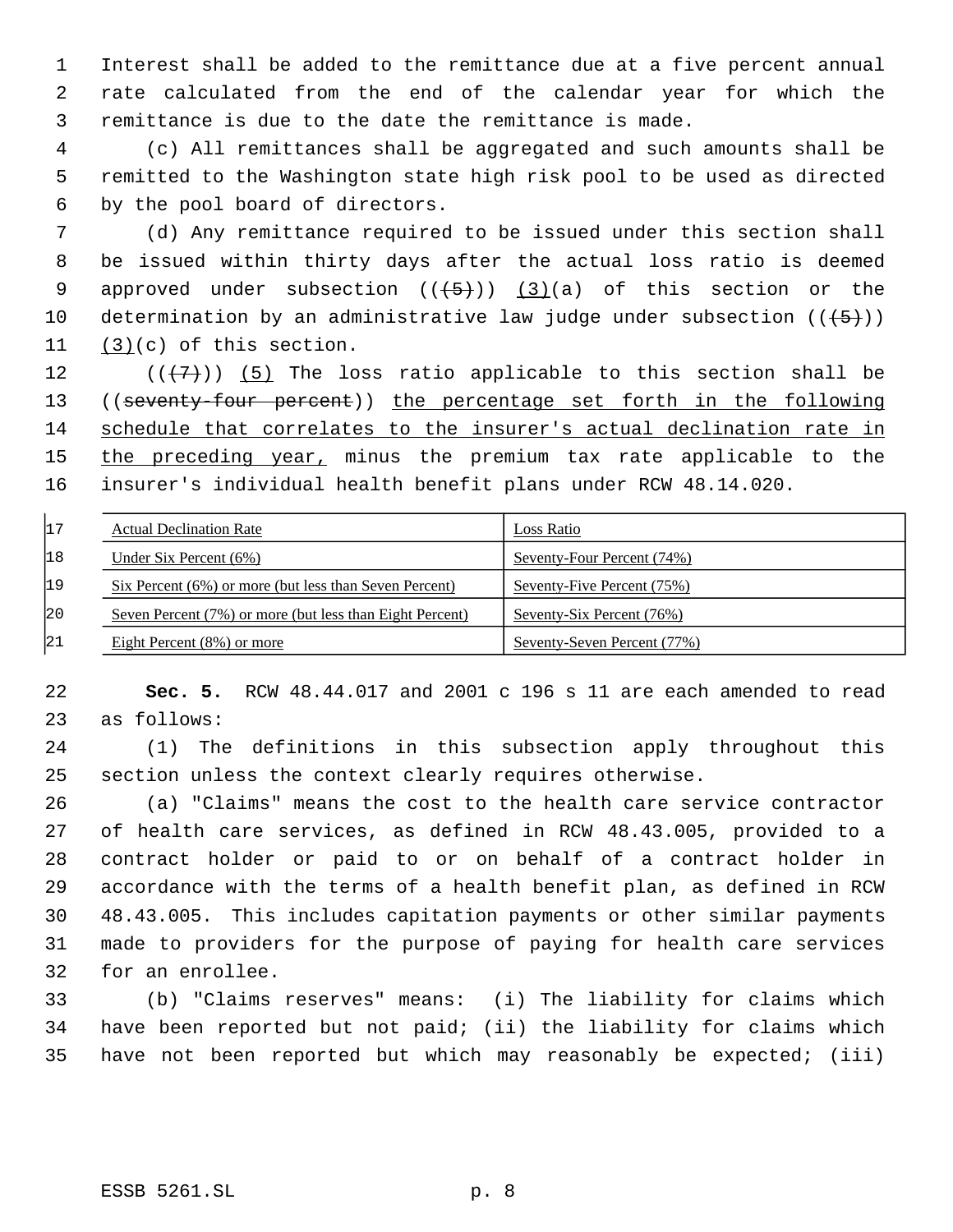active life reserves; and (iv) additional claims reserves whether for a specific liability purpose or not.

 (c) "Declination rate" for a health care service contractor means the percentage of the total number of applicants for individual health benefit plans received by that health care service contractor in the aggregate in the applicable year which are not accepted for enrollment by that health care service contractor based on the results of the standard health questionnaire administered pursuant to RCW 9 48.43.018(2)(a).

 (d) "Earned premiums" means premiums, as defined in RCW 48.43.005, plus any rate credits or recoupments less any refunds, for the applicable period, whether received before, during, or after the applicable period.

14 ( $(\overline{d})$ ) (e) "Incurred claims expense" means claims paid during the applicable period plus any increase, or less any decrease, in the claims reserves.

17  $((e))$   $(f)$  "Loss ratio" means incurred claims expense as a percentage of earned premiums.

19  $((\text{+f}))(q)$  "Reserves" means: (i) Active life reserves; and (ii) additional reserves whether for a specific liability purpose or not.

 (2) ((A health care service contractor shall file, for 22 informational purposes only, a notice of its schedule of rates for its individual contracts with the commissioner prior to use.

24  $(3)$ )) A health care service contractor ((shall)) must file ((with 25 the notice required under subsection (2) of this section)) supporting 26 documentation of its method of determining the rates charged( $\frac{1}{1+\frac{1}{1+\epsilon}}$ 27 commissioner may request only)) for its individual contracts. At a minimum, the health care service contractor must provide the following supporting documentation:

 (a) A description of the health care service contractor's rate-making methodology;

 (b) An actuarially determined estimate of incurred claims which includes the experience data, assumptions, and justifications of the health care service contractor's projection;

 (c) The percentage of premium attributable in aggregate for nonclaims expenses used to determine the adjusted community rates charged; and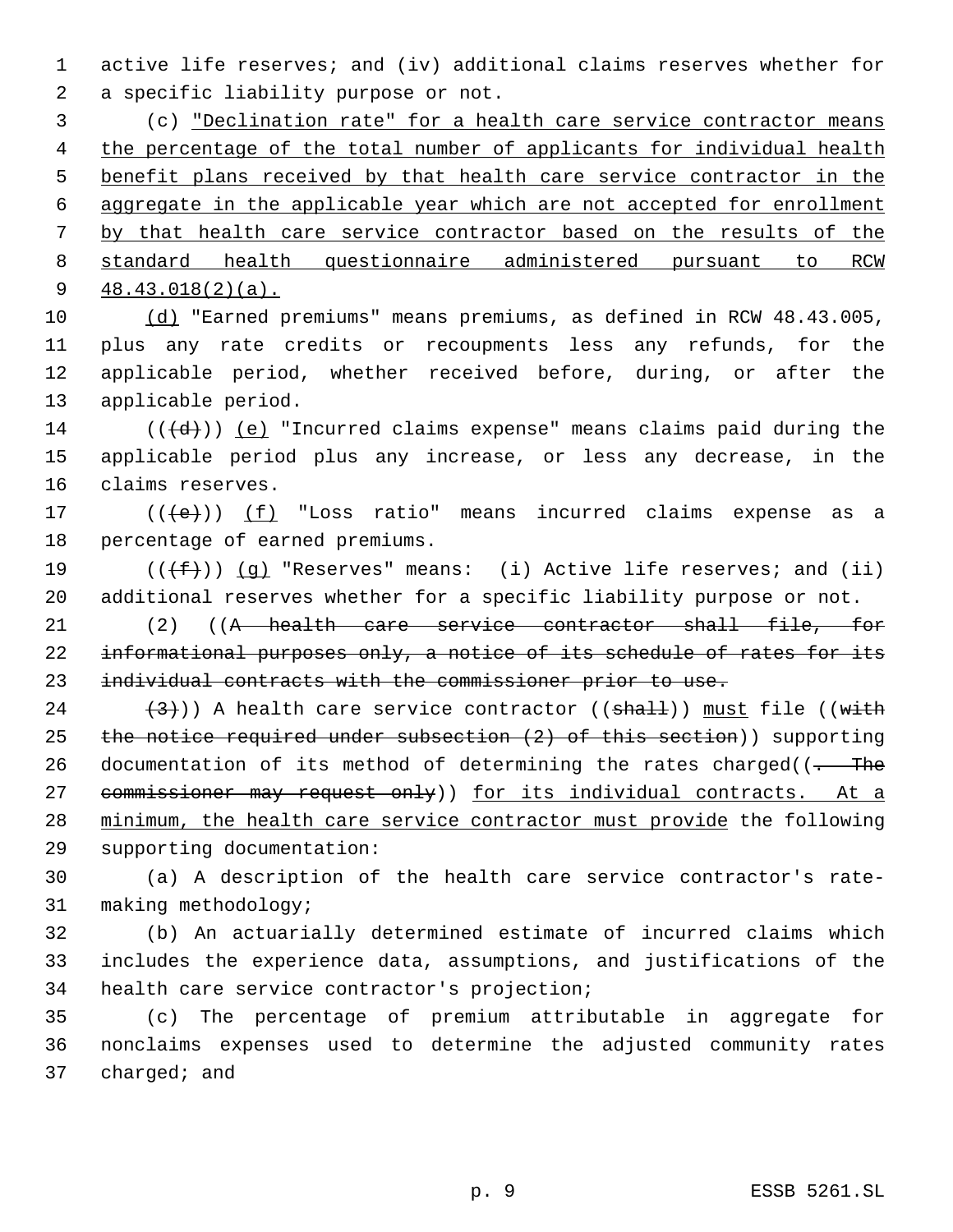(d) A certification by a member of the American academy of actuaries, or other person approved by the commissioner, that the adjusted community rate charged can be reasonably expected to result in a loss ratio that meets or exceeds the loss ratio standard ((established in subsection (7) of this section)) of seventy-four percent, minus the premium tax rate applicable to the carrier's individual health benefit plans under RCW 48.14.0201.

8 (((4) The commissioner may not disapprove or otherwise impede the 9 implementation of the filed rates.

 $(5)$ )) (3) By the last day of May each year any health care service contractor issuing or renewing individual health benefit plans in this state during the preceding calendar year shall file for review by the 13 commissioner supporting documentation of its actual loss ratio and its actual declination rate for its individual health benefit plans offered or renewed in this state in aggregate for the preceding calendar year. The filing shall include aggregate earned premiums, aggregate incurred claims, and a certification by a member of the American academy of actuaries, or other person approved by the commissioner, that the actual loss ratio has been calculated in accordance with accepted actuarial principles.

 (a) At the expiration of a thirty-day period beginning with the date the filing is received by the commissioner, the filing shall be deemed approved unless prior thereto the commissioner contests the calculation of the actual loss ratio.

 (b) If the commissioner contests the calculation of the actual loss ratio, the commissioner shall state in writing the grounds for contesting the calculation to the health care service contractor.

 (c) Any dispute regarding the calculation of the actual loss ratio shall upon written demand of either the commissioner or the health care service contractor be submitted to hearing under chapters 48.04 and 34.05 RCW.

 (( $(6)$ )) (4) If the actual loss ratio for the preceding calendar year is less than the loss ratio standard established in subsection  $((+7))$  (5) of this section, a remittance is due and the following shall apply:

 (a) The health care service contractor shall calculate a percentage of premium to be remitted to the Washington state health insurance pool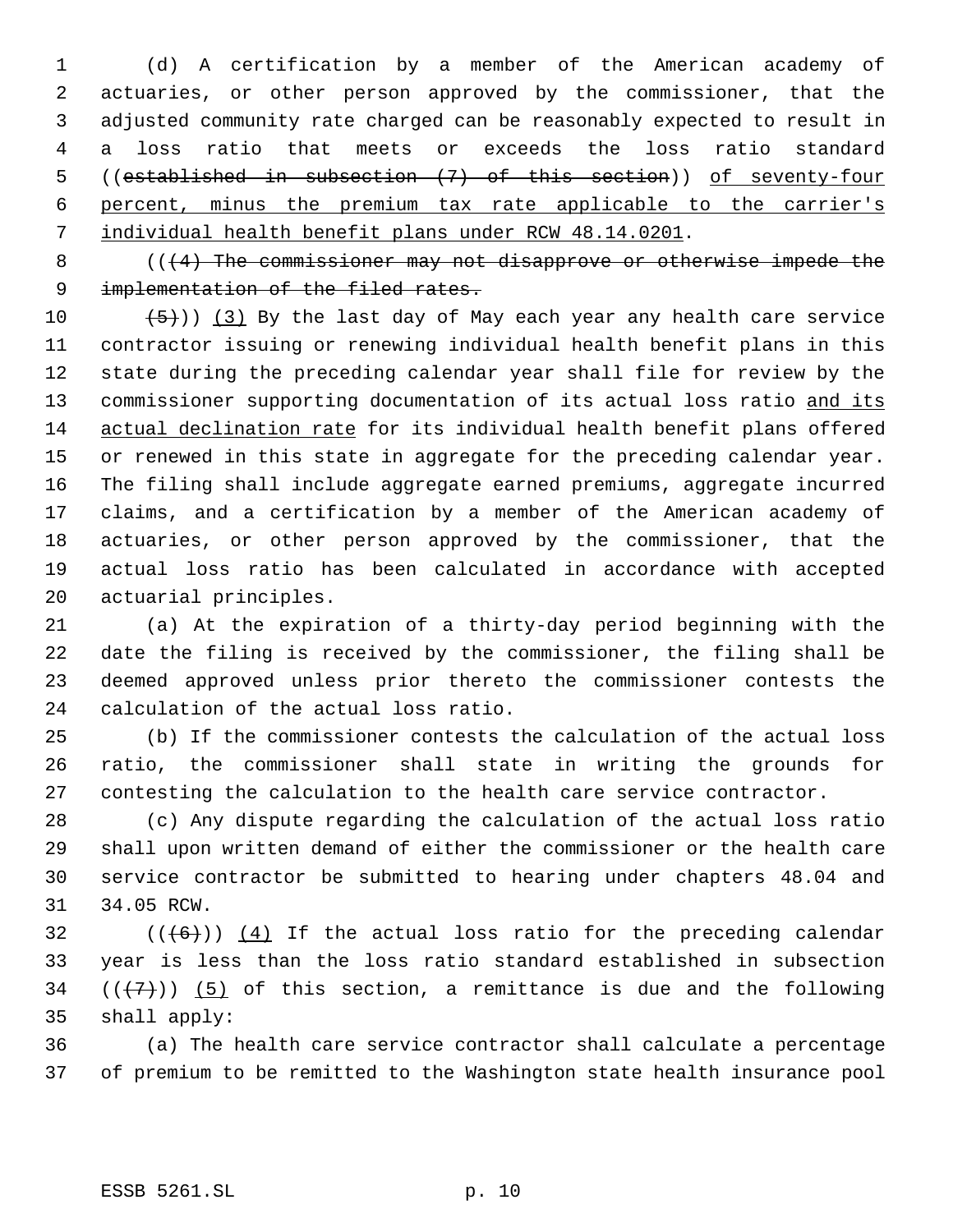by subtracting the actual loss ratio for the preceding year from the 2 loss ratio established in subsection  $((+7))$  (5) of this section.

 (b) The remittance to the Washington state health insurance pool is the percentage calculated in (a) of this subsection, multiplied by the premium earned from each enrollee in the previous calendar year. Interest shall be added to the remittance due at a five percent annual rate calculated from the end of the calendar year for which the remittance is due to the date the remittance is made.

 (c) All remittances shall be aggregated and such amounts shall be remitted to the Washington state high risk pool to be used as directed by the pool board of directors.

 (d) Any remittance required to be issued under this section shall be issued within thirty days after the actual loss ratio is deemed 14 approved under subsection  $((+5+))$  (3)(a) of this section or the 15 determination by an administrative law judge under subsection  $((+5))$ 16  $(3)(c)$  of this section.

 $((+7+))$  (5) The loss ratio applicable to this section shall be ((seventy-four percent)) the percentage set forth in the following 19 schedule that correlates to the health care service contractor's actual 20 declination rate in the preceding year, minus the premium tax rate applicable to the health care service contractor's individual health benefit plans under RCW 48.14.0201.

| 23          | <b>Actual Declination Rate</b>                           | Loss Ratio                  |
|-------------|----------------------------------------------------------|-----------------------------|
| $\sqrt{24}$ | Under Six Percent $(6\%)$                                | Seventy-Four Percent (74%)  |
| 125         | Six Percent (6%) or more (but less than Seven Percent)   | Seventy-Five Percent (75%)  |
| 126         | Seven Percent (7%) or more (but less than Eight Percent) | Seventy-Six Percent (76%)   |
| 127         | Eight Percent $(8\%)$ or more                            | Seventy-Seven Percent (77%) |

 **Sec. 6.** RCW 48.46.062 and 2001 c 196 s 12 are each amended to read as follows:

 (1) The definitions in this subsection apply throughout this section unless the context clearly requires otherwise.

 (a) "Claims" means the cost to the health maintenance organization of health care services, as defined in RCW 48.43.005, provided to an enrollee or paid to or on behalf of the enrollee in accordance with the terms of a health benefit plan, as defined in RCW 48.43.005. This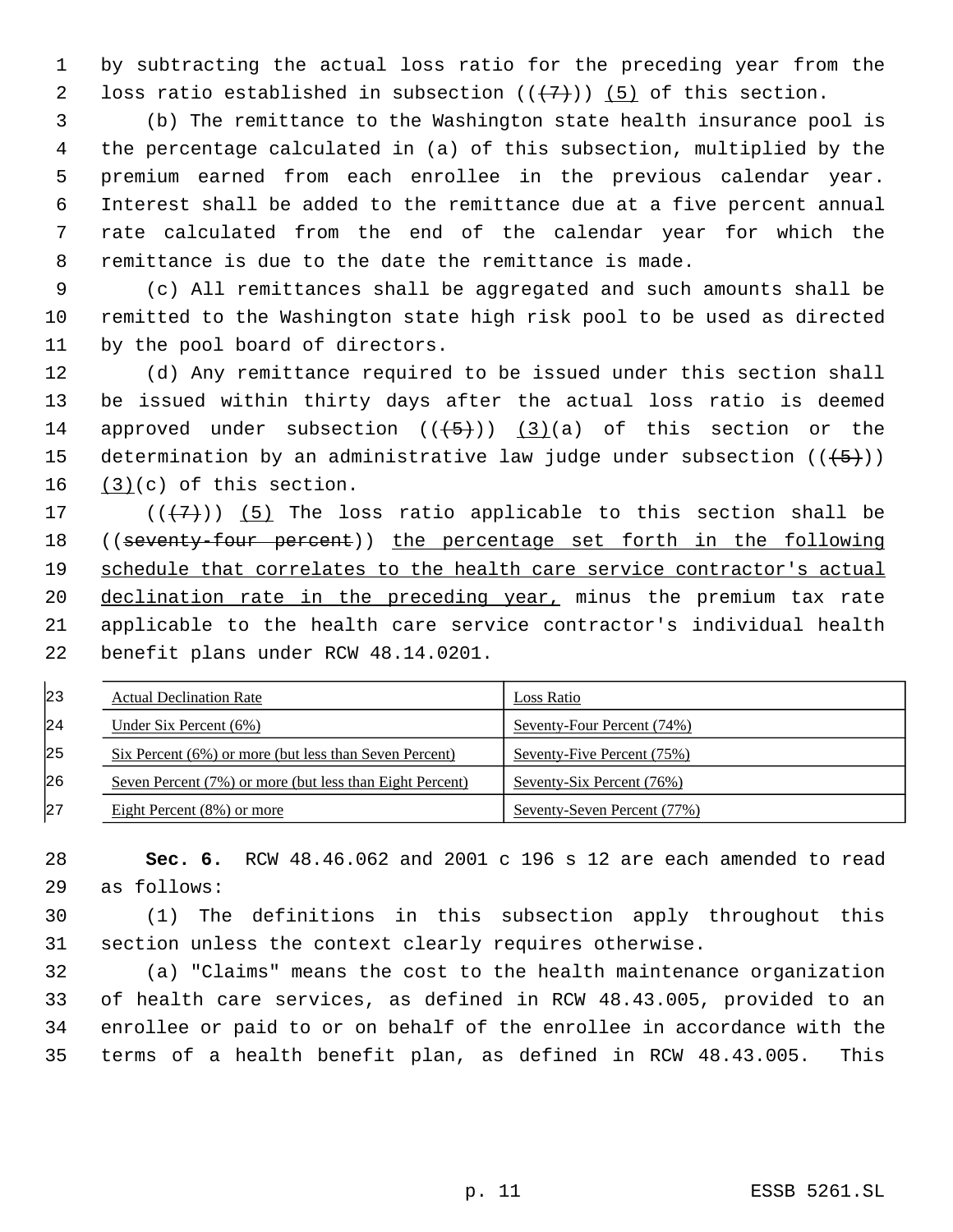includes capitation payments or other similar payments made to providers for the purpose of paying for health care services for an enrollee.

 (b) "Claims reserves" means: (i) The liability for claims which have been reported but not paid; (ii) the liability for claims which have not been reported but which may reasonably be expected; (iii) active life reserves; and (iv) additional claims reserves whether for a specific liability purpose or not.

 (c) "Declination rate" for a health maintenance organization means the percentage of the total number of applicants for individual health benefit plans received by that health maintenance organization in the aggregate in the applicable year which are not accepted for enrollment 13 by that health maintenance organization based on the results of the standard health questionnaire administered pursuant to RCW 48.43.018(2)(a).

 (d) "Earned premiums" means premiums, as defined in RCW 48.43.005, plus any rate credits or recoupments less any refunds, for the applicable period, whether received before, during, or after the applicable period.

20  $((\{d\}))(e)$  "Incurred claims expense" means claims paid during the applicable period plus any increase, or less any decrease, in the claims reserves.

23  $((e))$   $(f)$  "Loss ratio" means incurred claims expense as a percentage of earned premiums.

25 ( $(\overline{f})$ ) (q) "Reserves" means: (i) Active life reserves; and (ii) additional reserves whether for a specific liability purpose or not.

 (2) ((A health maintenance organization shall file, for 28 informational purposes only, a notice of its schedule of rates for its individual agreements with the commissioner prior to use.

 $(3)$ ) A health maintenance organization (( $\frac{1}{10}$ ) must file (( $\frac{1}{10}$ ) the notice required under subsection (2) of this section)) supporting 32 documentation of its method of determining the rates charged( $\left(-\right)$ The 33 commissioner may request only)) for its individual agreements. At a minimum, the health maintenance organization must provide the following supporting documentation:

 (a) A description of the health maintenance organization's rate-making methodology;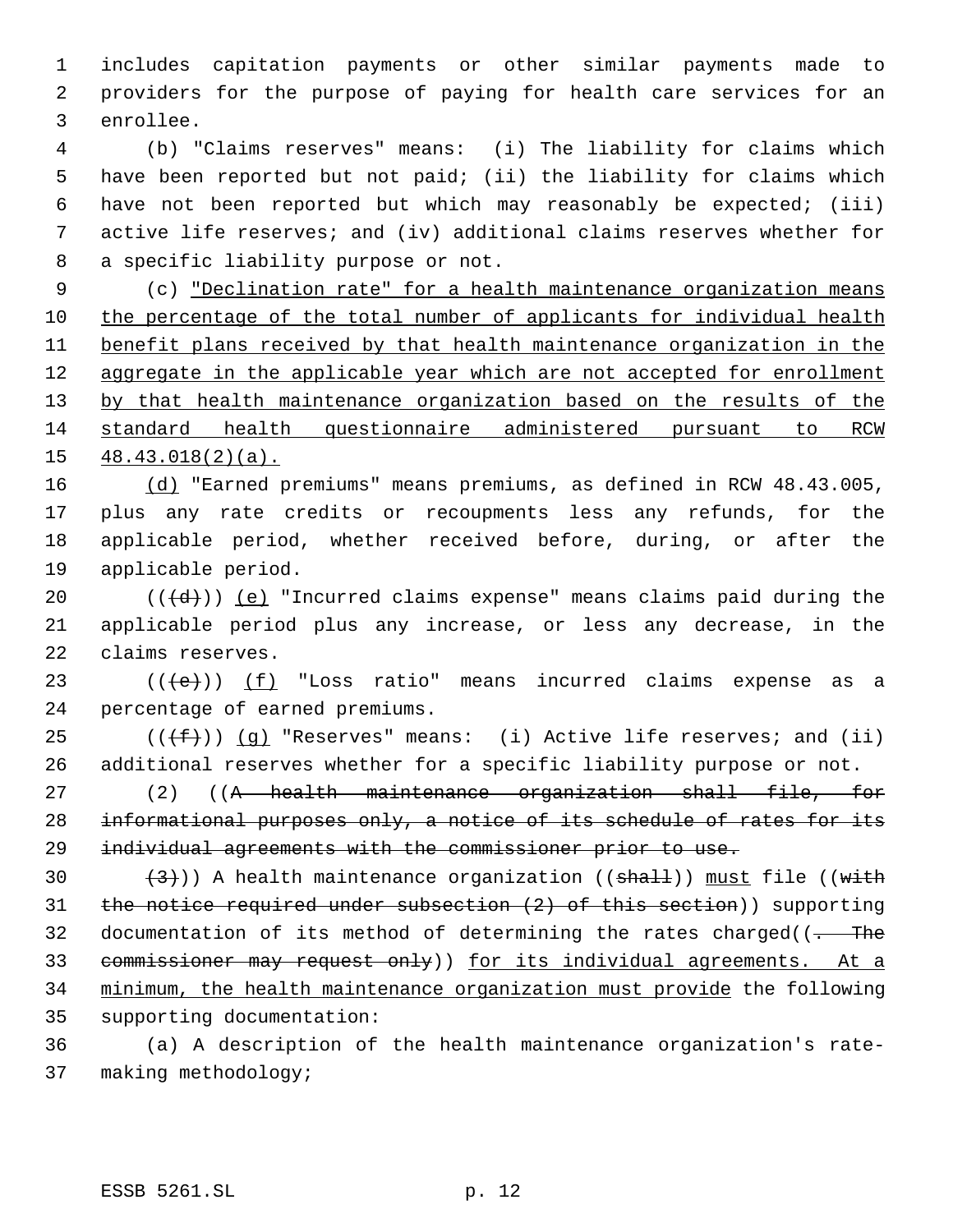(b) An actuarially determined estimate of incurred claims which includes the experience data, assumptions, and justifications of the health maintenance organization's projection;

 (c) The percentage of premium attributable in aggregate for nonclaims expenses used to determine the adjusted community rates charged; and

 (d) A certification by a member of the American academy of actuaries, or other person approved by the commissioner, that the adjusted community rate charged can be reasonably expected to result in a loss ratio that meets or exceeds the loss ratio standard ((established in subsection (7) of this section)) of seventy-four 12 percent, minus the premium tax rate applicable to the carrier's 13 individual health benefit plans under RCW 48.14.0201.

14 (((4) The commissioner may not disapprove or otherwise impede the 15 implementation of the filed rates.

 $(5)$ ) (3) By the last day of May each year any health maintenance organization issuing or renewing individual health benefit plans in this state during the preceding calendar year shall file for review by 19 the commissioner supporting documentation of its actual loss ratio and 20 its actual declination rate for its individual health benefit plans offered or renewed in the state in aggregate for the preceding calendar year. The filing shall include aggregate earned premiums, aggregate incurred claims, and a certification by a member of the American academy of actuaries, or other person approved by the commissioner, that the actual loss ratio has been calculated in accordance with accepted actuarial principles.

 (a) At the expiration of a thirty-day period beginning with the date the filing is received by the commissioner, the filing shall be deemed approved unless prior thereto the commissioner contests the calculation of the actual loss ratio.

 (b) If the commissioner contests the calculation of the actual loss ratio, the commissioner shall state in writing the grounds for contesting the calculation to the health maintenance organization.

 (c) Any dispute regarding the calculation of the actual loss ratio shall, upon written demand of either the commissioner or the health maintenance organization, be submitted to hearing under chapters 48.04 and 34.05 RCW.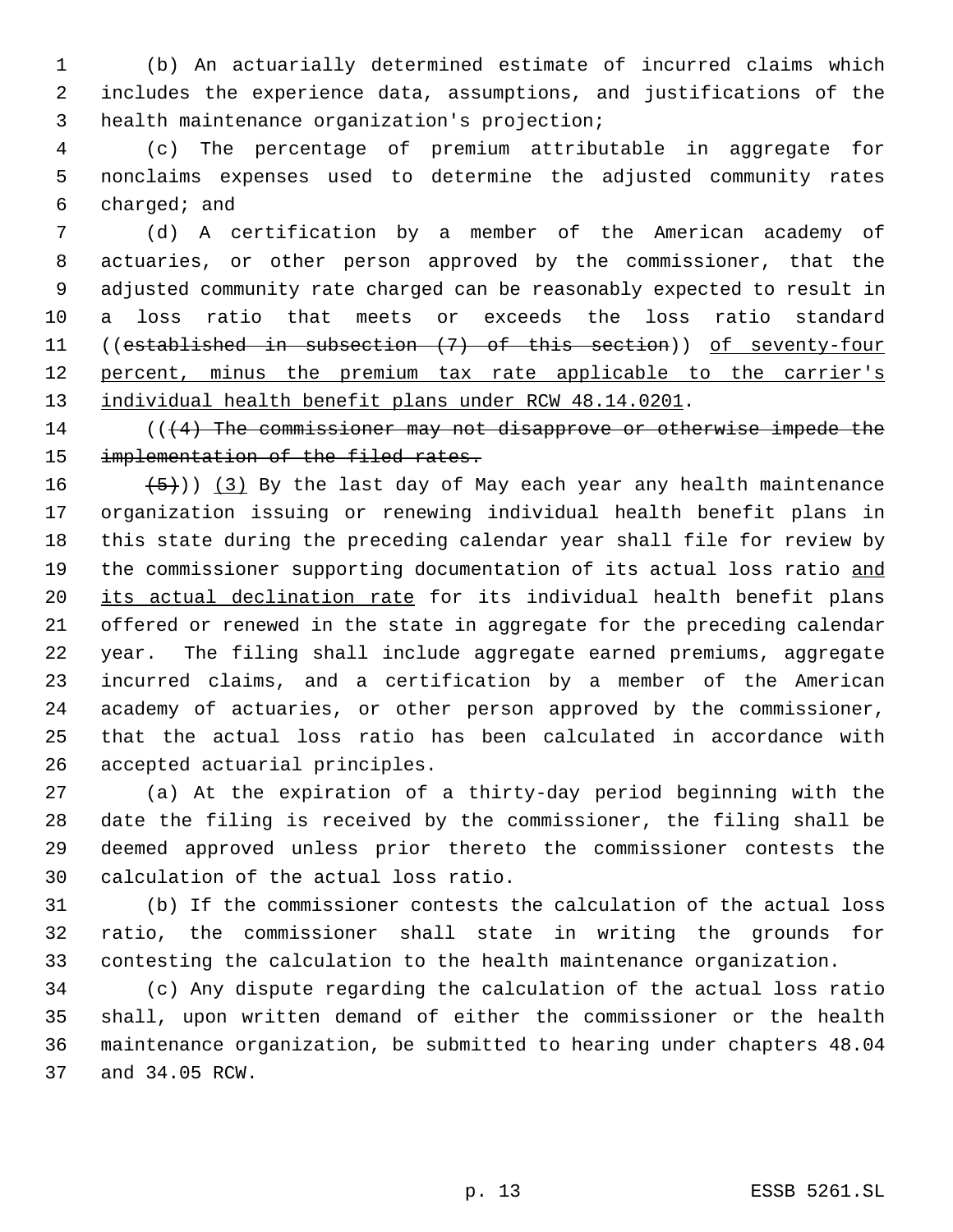$((+6))$   $(4)$  If the actual loss ratio for the preceding calendar year is less than the loss ratio standard established in subsection  $((+7))$   $(5)$  of this section, a remittance is due and the following shall apply:

 (a) The health maintenance organization shall calculate a percentage of premium to be remitted to the Washington state health insurance pool by subtracting the actual loss ratio for the preceding 8 year from the loss ratio established in subsection  $((+7))$  (5) of this section.

 (b) The remittance to the Washington state health insurance pool is the percentage calculated in (a) of this subsection, multiplied by the premium earned from each enrollee in the previous calendar year. Interest shall be added to the remittance due at a five percent annual rate calculated from the end of the calendar year for which the remittance is due to the date the remittance is made.

 (c) All remittances shall be aggregated and such amounts shall be remitted to the Washington state high risk pool to be used as directed by the pool board of directors.

 (d) Any remittance required to be issued under this section shall be issued within thirty days after the actual loss ratio is deemed 21 approved under subsection  $((+5+))$  (3)(a) of this section or the 22 determination by an administrative law judge under subsection  $((+5))$ (3)(c) of this section.

24 ( $(\overline{\{7\}})$ ) (5) The loss ratio applicable to this section shall be ((seventy-four percent)) the percentage set forth in the following 26 schedule that correlates to the health maintenance organization's 27 actual declination rate in the preceding year, minus the premium tax rate applicable to the health maintenance organization's individual health benefit plans under RCW 48.14.0201.

| 30    | <b>Actual Declination Rate</b>                           | Loss Ratio                  |
|-------|----------------------------------------------------------|-----------------------------|
| 31    | Under Six Percent $(6\%)$                                | Seventy-Four Percent (74%)  |
| $ 32$ | Six Percent (6%) or more (but less than Seven Percent)   | Seventy-Five Percent (75%)  |
| 33    | Seven Percent (7%) or more (but less than Eight Percent) | Seventy-Six Percent (76%)   |
| 34    | Eight Percent $(8\%)$ or more                            | Seventy-Seven Percent (77%) |

NEW SECTION. **Sec. 7.** The insurance commissioner's authority to